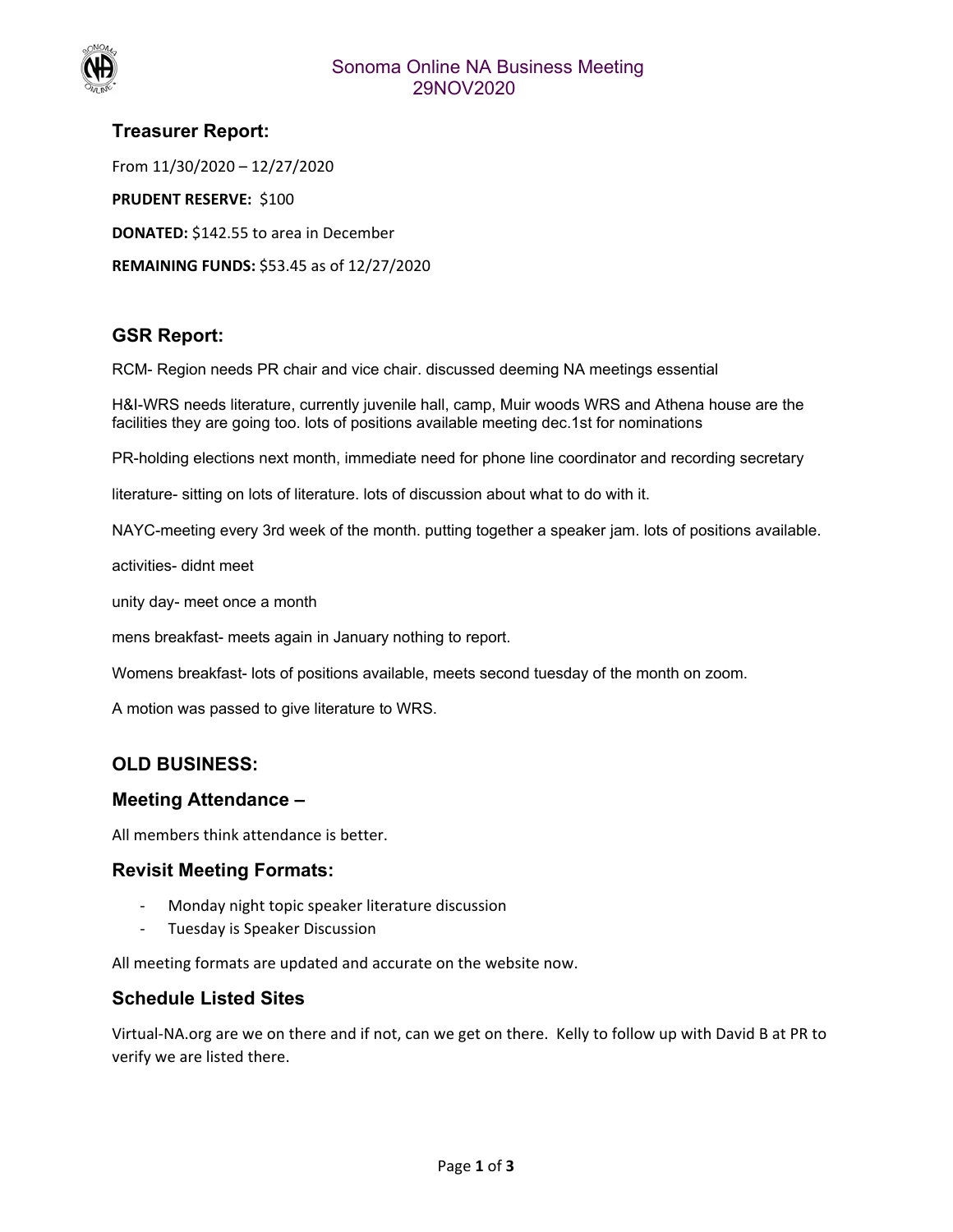

# Sonoma Online NA Business Meeting 29NOV2020

Follow-up: Virtual-NA.org is not the official NA world website. We are listed on the official NA world website but to find us you must look for meetings under the location of "WEB".

We would like to be listed on whatever sites we can be listed for addicts to find meetings. There was discussion about if we are on virtual‐NA.org and if so if the time is correct. If it is not accurate then we David R will contact to update it.

## **MEETING FORMAT & LINKS:**

See attached format for proposed changes. Monday, Tuesday, Saturday.

Business meeting link added to meeting schedule – DONE

Kelly will update the text of the secretary format online but doesn't know how to update the icons will ask for help from more techy people

#### **HOLIDAYS:**

Marathon meetings were a success. The topic stick meeting and the book studies worked really well for the longer meetings.

## **NEW BUSINESS:**

## **Contribution to Area for DEC: \$ 142.55**

#### **Christmas Marathon Meetings:**

Group would like to have marathon meetings for Christmas.

| Day/Time                 | <b>Meeting Type</b>               |
|--------------------------|-----------------------------------|
| Wed 8:30PM - 10:00PM     | Speaker/Discussion                |
| Wed 10:30PM - 12:00AM    | <b>Speaker Discussion</b>         |
| Thurs 12:30AM - 2:00AM   | <b>Stick Topic</b>                |
| Thurs 2:30AM - 4:00AM    | Speaker/Discussion                |
| Thurs 4:30AM - 6:00AM    | <b>Basic Text Study Chapter 5</b> |
| Thurs 6:30AM - 8:00AM    | <b>Stick Topic</b>                |
| Thurs 8:30AM - 10:00AM   | <b>Basic Text Study</b>           |
| Thurs 10:30AM - 11:45 AM | JFT                               |
| Thurs 12:00PM - 1:00PM   | Living Clean Study                |
| Thurs 1:30PM - 3:00PM    | Speaker/Discussion                |
| Thurs 3:30PM - 5:00PM    | <b>Stick Topic</b>                |
| Thurs 5:30PM - 6:45PM    | <b>Basic Text Step 1</b>          |

Jeff will make a flyer. Meetings will be from Dec 24 – Dec 25th

**Stick Topics:**